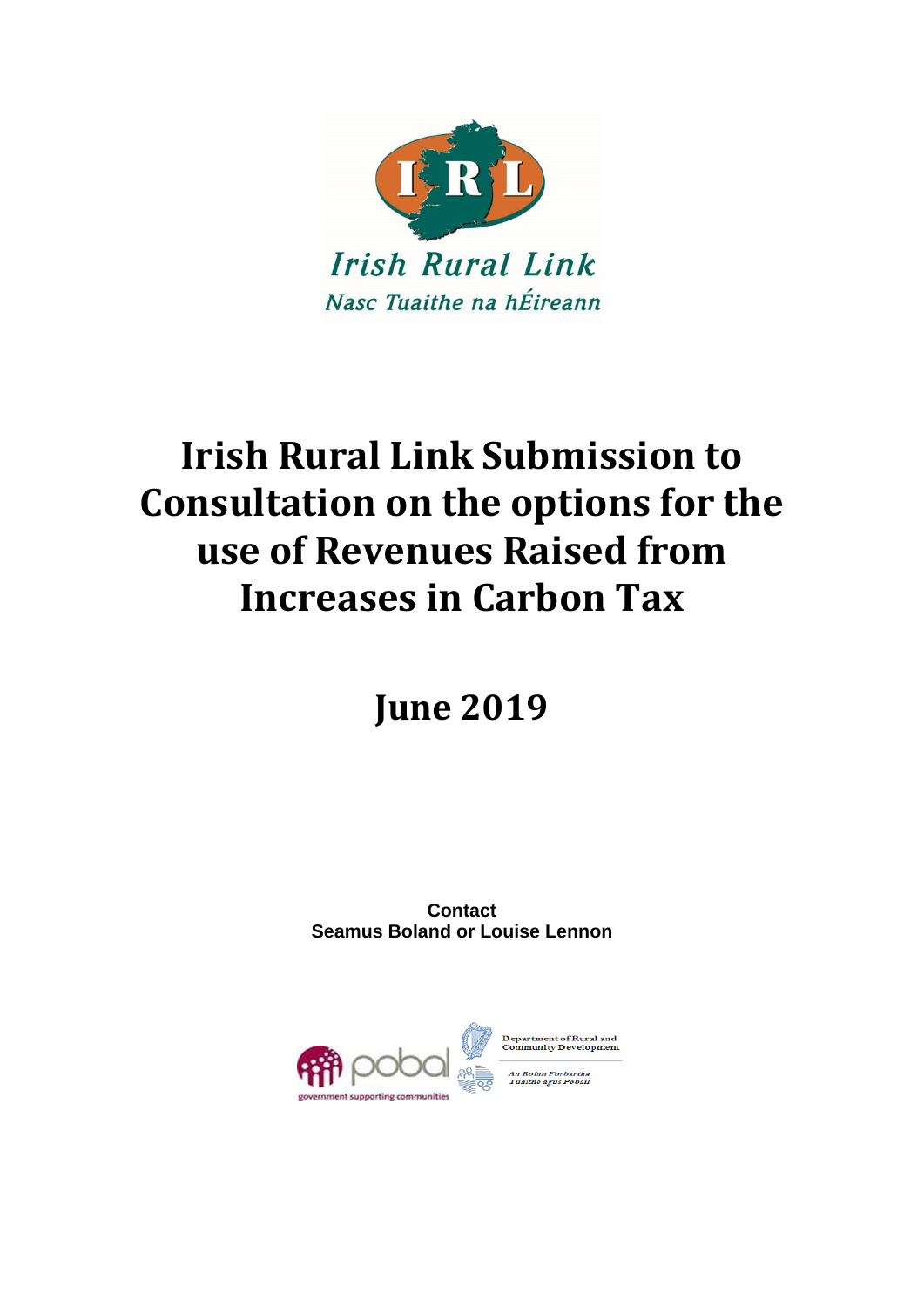## **Overview**

Irish Rural Link (IRL) is the national network of rural community groups, representing over 600 groups and thousands of individuals committed to socially, environmentally and economically sustainable rural communities.

The advent of Climate change is no longer in dispute. Its consequences will affect communities all over the world, not least of all in Ireland and particular rural communities. Ireland must reduce its carbon emissions across all sectors but especially in Agriculture, which is the single biggest industry in rural Ireland. We will all need to change and adapt our current lifestyles in a way that will dramatically alter our lives. For some, these changes could dramatically change the way we farm, the way we heat our homes, how we travel or the types of employment that may be available.

Rural households are at greater risk of fuel poverty due to the nature of the rural housing stock, the types of fuels available, limited opportunities to switch to cheaper fuels such as gas or take advantage of bundle deals offered by gas and electricity suppliers. The SILC<sup>1</sup> report 2017<sup>2</sup> showed 22.5% of individuals 'at risk of poverty' went without heat at some stage during 2017 while 13.1% were unable to keep their home adequately warm. For those living in consistent poverty, these figures were much higher with over a half of individuals (51%) going without heat at some stage during the year and 30.2% unable to keep their home adequately warm.

In rural areas, the cost for such households or those barely making ends meet as is, will be greater. This is due mainly to the nature of the housing stock – take more fuel to heat and the dependency on the car. While a carbon tax is supposed to encourage the switch to cleaner fuels, electric vehicles and use public transport, this is not an option for many of the people living in rural areas because;

- a) Alternative fuels are not available to rural households most homes, especially older housing stock are fuelled by oil, coal and peat. Many homes are not near Gas lines and the upfront cost of reconfiguring heating systems in the homes are too expensive for many households.
- b) The infrastructure for Electric cars is nowhere near substantial enough for people to be able to rely on them to switch from diesel cars (which is still the most economical car for long distance driving). Also the upfront cost of a new or even second hand electric and hybrid cars is too expensive for majority of people IRL represent.
- c) Use of public transport is not an option for people in rural areas as a robust public transport system does not exist and may never reach the standards needed for people not to be reliant on a car.

1

Irish Rural Link, Moate Business Park, Clara Road, Moate, Co. Westmeath Tel: 090 6482744 │Fax: 090 6481682 │email[: info@irishrurallink.ie](mailto:info@irishrurallink.ie) │Web[: www.irishrurallink.ie](http://www.irishrurallink.ie/)



 $1$  SILC – Survey on Income and Living Conditions

 $2$  CSO (2019) – Survey on Income and Living Conditions (SILC) 2017 [https://www.cso.ie/en/releasesandpublications/ep/p](https://www.cso.ie/en/releasesandpublications/ep/p-silc/surveyonincomeandlivingconditionssilc2017/povertyanddeprivation/)[silc/surveyonincomeandlivingconditionssilc2017/povertyanddeprivation/](https://www.cso.ie/en/releasesandpublications/ep/p-silc/surveyonincomeandlivingconditionssilc2017/povertyanddeprivation/)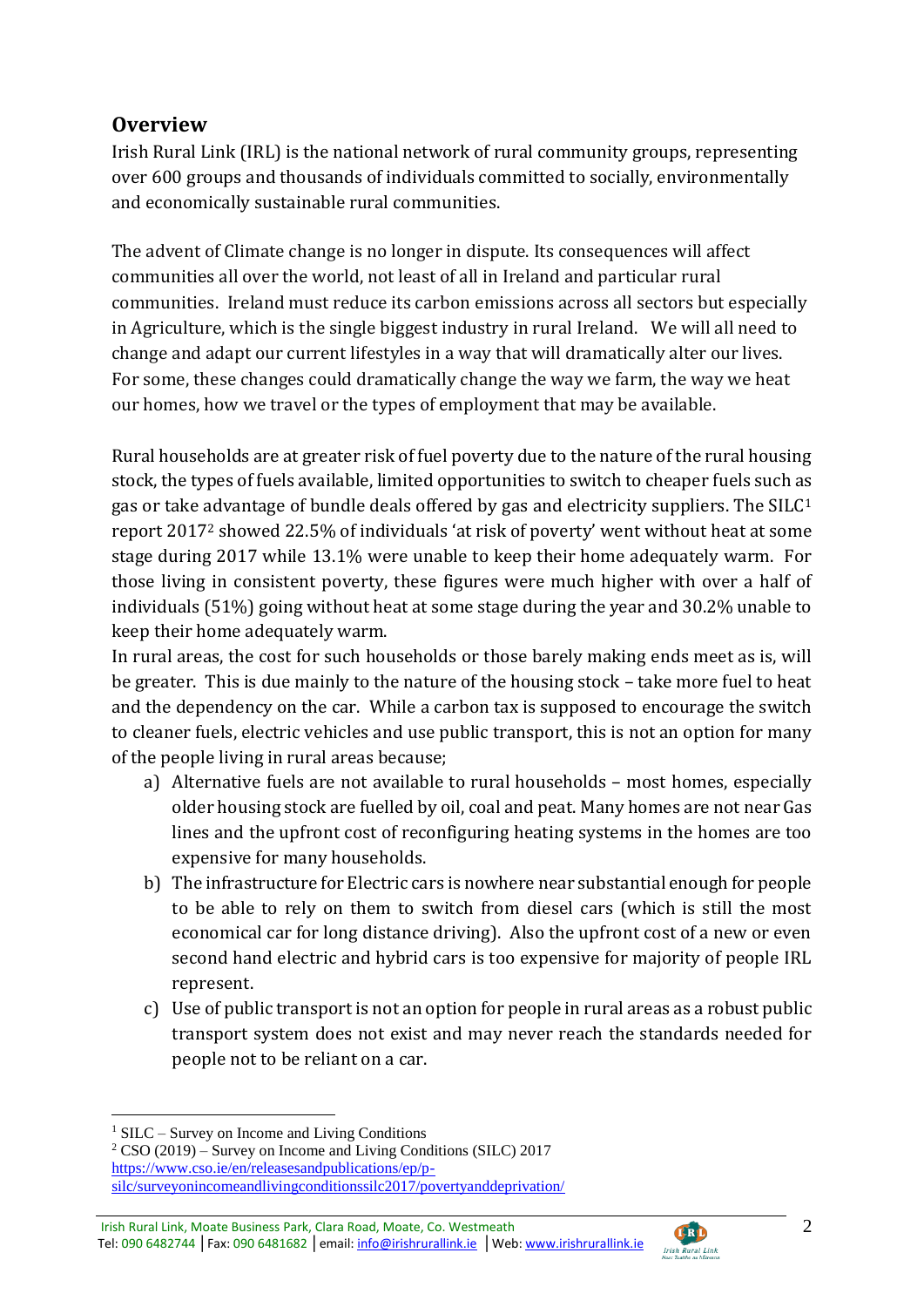When Carbon tax was first introduced an analysis by the Economic and Social Research Institute (ESRI) showed costs to rural households were ten times more than some urban households. The Environmental Protection Agency (EPA) also showed rural households would pay excessively more than their urban counterparts with the annual carbon tax likely to be paid by someone living in inner-city Dublin would be €25 but people living in the countryside could face bills of up to  $\epsilon$ 275.50.<sup>3</sup>

A more recent article from the ESRI also acknowledged carbon taxes can impact on energy affordability and income inequality among poorer and rural households because they spend a greater share of their income on fuel and energy. (ESRI, 2019)<sup>4</sup>

IRL welcome the opportunity to make a submission into this consultation on the use of revenues raised from increases in Carbon Tax however, we continue and will continue to call for a proper summit style dialogue happen between all of Government and all sectors – community and voluntary, agriculture, transport, energy, environmental, business – so meaningful solutions can be discussed and negotiated on.

# **Options for use of Increased Carbon Tax**

While a number of options have been outlined in the consultation document, serious consideration must be given to how sustainable some are, especially when carbon tax take begins to decrease when those who can afford to make changes will no longer be paying it.

The last option listed, option i: 'Used by the Exchequer for general government expenditure should not be taken. The revenues raised must be ring-fenced to support vulnerable groups of people and those unable to afford to make changes. Investment must also be made in the infrastructure and supports to allow people to make the necessary changes to reduce their reliance on fossil fuels.

### **Option a. and e:**

<u>.</u>

While increasing the fuel allowance to compensate those households likely to suffer from fuel poverty or return the proceeds by way of a dividend to citizens or households through the social welfare and/or tax system may limit the rise of energy poverty problem somewhat it will do nothing to reduce peoples' reliance on fossil fuels, especially in rural areas if the greener alternatives are not available or affordable to them. This would only be able to be a short term measure, as the revenues raised from carbon tax will decrease when those who can afford to make changes to cleaner energy and heating, meaning those least able to afford it will be faced with increasing carbon tax to make up the short fall.



<sup>&</sup>lt;sup>3</sup> "STRIVE- Science and Sustainability- Research based knowledge for Environmental Protection" EPA and ESRI 2010

<sup>4</sup> Tovar Reanos M.A & Lynch, M. (2019) 'ESRI Special Article: *Carbon Taxation in Ireland: Distributional effects of revenue recycling policies'*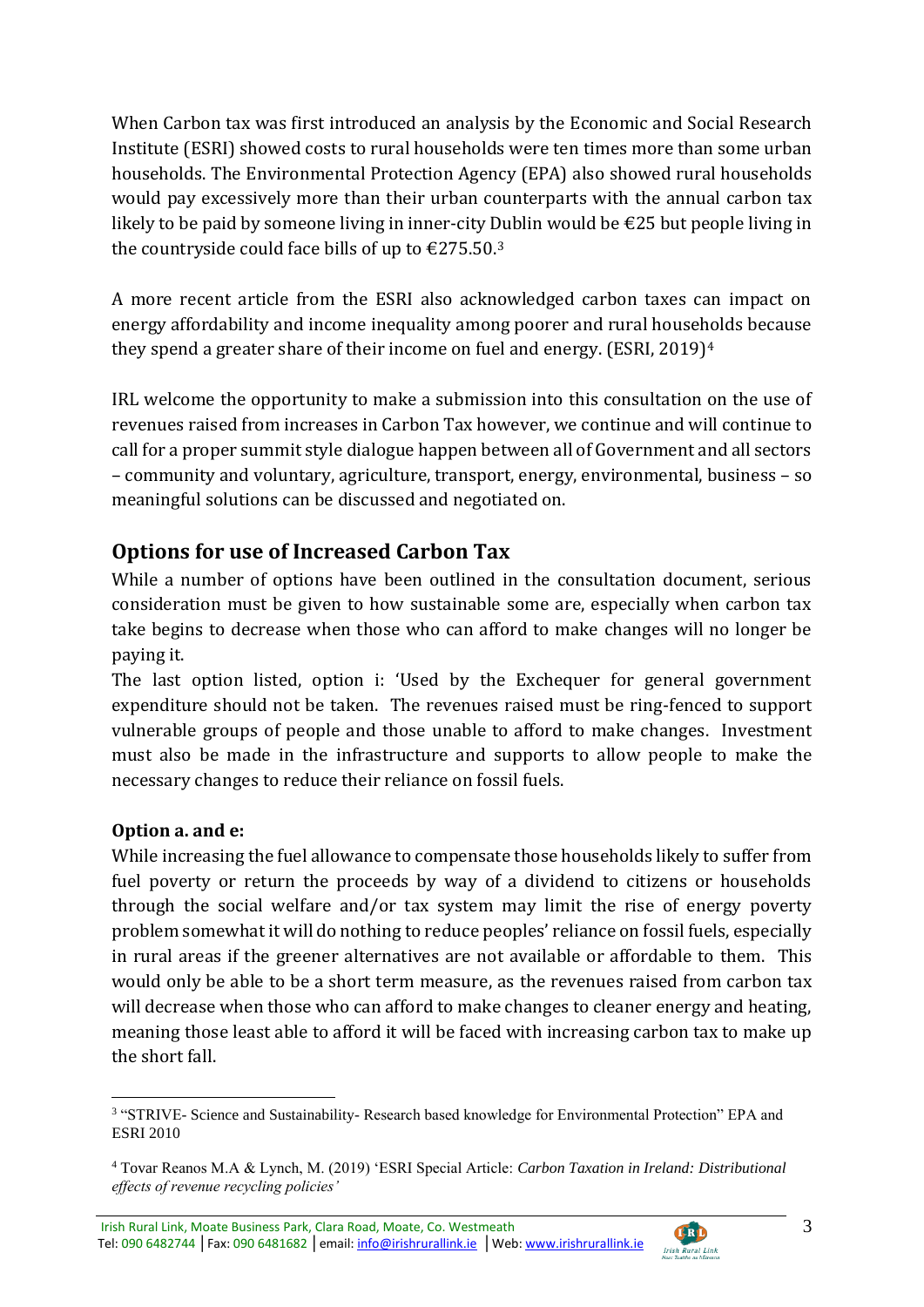IRL would also be concerned that such an option will see a repeat of the whole water charge debacle when customers were reimbursed the payments they made.

### **Option b. Enhance the current grants towards the cost of energy efficiency improvements in the homes of those most vulnerable to fuel poverty through the Better Energy Homes scheme or Warmer Homes Scheme.**

IRL have been working with SEAI in hosting information evenings on the grants available to improve the energy efficiency in homes across the country. These have included public information events on the Deep Retrofit Programme, Better Energy Homes and Warmer Home schemes.

While retrofitting of homes through the Better Energy and Warmer Home Schemes can improve energy efficiency of the home and reduce a household's usage of fossil fuels, to truly bring a home to the level where it would no longer be reliant on fossil fuels as the source of heat, the Deep Retrofit Programme is the only way to achieve this or change the heating system to cleaner energy sources.

Revenues raised from increased carbon tax should be used to continue to support households, especially poorer and rural households, in retrofitting their homes but also supporting the necessary changes needed to the home to switch to cleaner energy sources5.

## **Option c: Fund sustainable transport including cycling infrastructure and public transport.**

While some of the revenues raised from increased carbon tax could be used on cycling infrastructure and public transport, more importantly will be increasing the infrastructure needed for electric vehicles such as more charging points across the country, especially in rural areas, faster charging points and home chargers. The Department of Transport's budgets will need to be reconfigured to increase electric or bio fuel run bus fleets. The rural transport programme budget is still not sufficient to provide a robust transport system in rural areas. Community car scheme/uber style car service is needed in addition to current Local Link services to ensure that reliance on car usage can be reduced.

Some of the revenues raised from increased carbon tax could contribute to community car schemes but the development of faster charging points must be a priority.

### **Option g and h.**

<u>.</u>

The cost of doing business for haulage and transport sector as well as others reliant on fossil fuel to do their business will undoubtedly increase as a result of increase in carbon tax mainly due to their reliance on diesel and other fuels. Similar to home owners reliant on fossil fuel to heat their home, they have no alternatives available to them at present. Ensuring the cost of increase in diesel does not put them out of business, retaining the



<sup>5</sup> While grants for electric heat pumps are available through the SEAI, these are only efficient if house/building is deeply retrofitted.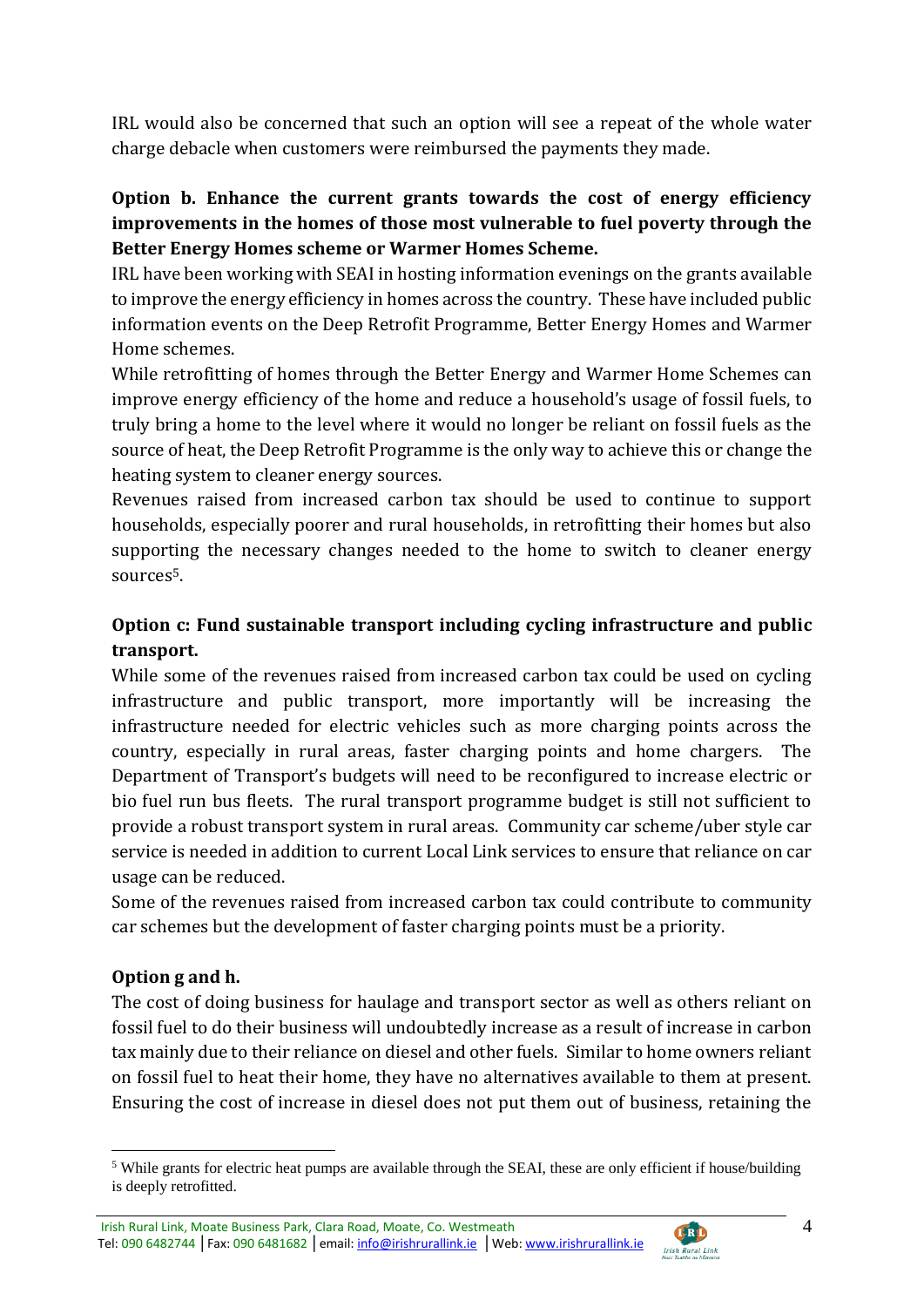diesel tax rebate should be considered in the short term. However, investment also needs to be made into demonstration projects of use of biofuels and their viability for such companies as an alternative fuel source.

Businesses must be encouraged to move towards cleaner energy sources. Allowing excess energy produced from solar panels be sold back to the grid is one way of incentivising installation of these. For businesses that produce a lot of waste – helping them turn this into energy and selling any excess back to the grid should be incentivised.

#### **Other Options**

#### Corporate Social Responsibility – MoorFutures

Businesses could off-set their carbon emissions through Corporate Social Responsibility. Tax breaks that they get through this could be used to move away from use of fossil fuels. For example, MoorFutures are a way to raise funds for the rewetting and restoration of peatlands and wetlands. Essentially, they are a type of carbon credit used as an instrument for financing peatland protection, ecosystem services and biodiversity, through private investment. MoorFutures offer corporations an opportunity to offset their carbon emissions while investing in the biological diversity and the multiple benefits of peatlands and wetlands. MoorFutures create trust because projects are carried out in the local community and the buyer can visit the site easily; supplier and buyer are in direct personal contact. They started in Brandesburg state in Germany in 2012 with other states following suit. With the amount of peatland and wetland across Ireland, there is an opportunity now to explore such a scheme.

#### Community Energy Projects

1

Communities producing their own energy needs to be encouraged more and some of the revenues raised from increased carbon tax must be ring-fenced for this. Communities must be supported in developing such projects and that the energy produced can be used by the local residents.

SEAI Better Community grants for making community buildings more energy efficient but also looking at community solar panel and wind farms as well as anaerobic digesters and having demonstration projects of how these can provide energy to homes.

The Biorefinery Glas project farmer led Green refineries<sup>6</sup> is an example of a project that could be replicated across the country, (Mobile Demonstrations of this project are currently happening around the country) and also brought to community level by using household food and gardening waste.



<sup>6</sup> <https://ec.europa.eu/eip/agriculture/en/find-connect/projects/biorefinery-glas-small-scale-farmer-led-green>